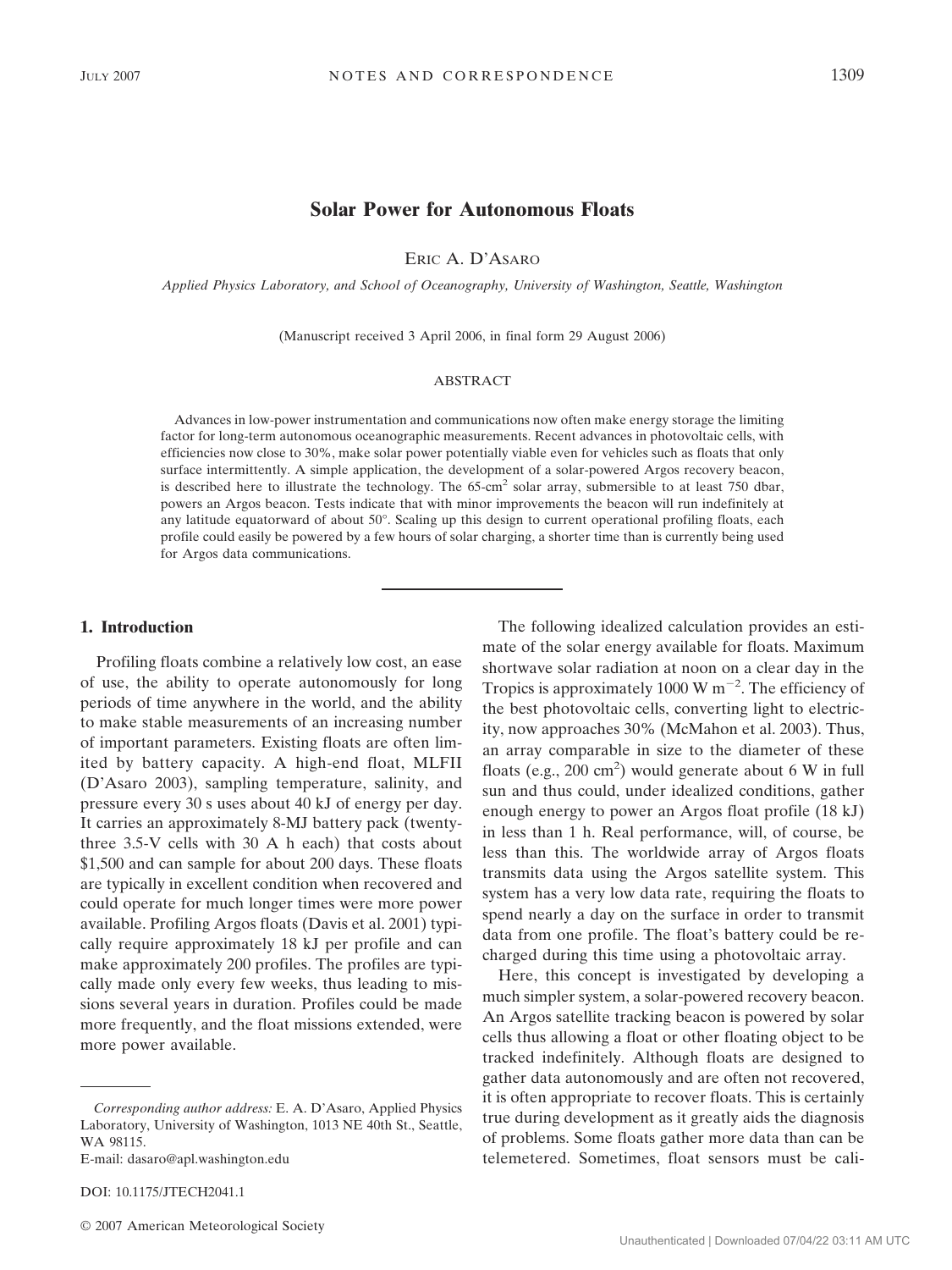

FIG. 1. Two custom-made, submersible photovoltaic panels mounted on the top endcap of an MLFII float. (a) Argos recovery beacon panel consisting of four strings of six cells with a full sun and a no-loss rating of 13 V, 112 mA, and 1.4 W. (b) Panel to power a full float, 29 cm in diameter, with 15 strings of 10 cells and a rating of 21.9 V, 420 mA, and 9.1 W.

brated after the mission. Finally, it is often economical to recover floats despite the high cost of ship time.

Instrument recovery at sea is an uncertain undertaking. The primary requirement for recovery is knowing the location of the instrument. Argos is sufficient for this purpose. However, powering an Argos beacon for many months can consume considerable energy, albeit at a low rate. Unexpected malfunctions can cause an instrument to require recovery much sooner than expected, but inflexible ship schedules do not always allow this to occur. During the last 15 yr of float operations at the Applied Physics Laboratory-University of Washington (APL-UW), we have lost several instruments due to the lack of a simple, long-term method of locating floats drifting on the surface. Many more floats, deployed with no expectation of recovery, could have been eventually recovered if their location had been known.

Photovoltaic power has been commonly used in surface moorings (Chaffey et al. 2004) and has had some application in surface drifters (Smith et al. 1984), autonomous underwater vehicles (Blidberg 1997), and, conceptually, for floats (Potter et al. 1998). The main difference between these previous applications and the one proposed in this note is the use of more efficient modern cells that make solar power for floats considerably more practical.

The remainder of this note describes the basic elements of the solar beacon and its performance and extrapolates these results to the design of larger arrays for powering floats.

## **2. Design**

#### *a. Photovoltaic panels*

Compared to many terrestrial applications, oceanographic floats have very limited space and payload and have high value. The use of photovoltaic cells with the highest efficiency, even at higher cost, is therefore appropriate. We use triple-junction cells manufactured by Spectrolab. These are terrestrial versions of cells developed for a spacecraft. By using three p-n junctions of gallium–indium–phosphide, gallium–arsenide, and germanium, respectively, they can use a wide range of incoming light wavelengths and thereby achieve a specified efficiency of  $27 \pm 3\%$ , roughly double that of typical silicon cells. Individual cells are triangular, so that two cells can be arranged within an approximate rectangular area of 1.55 by 3.18 cm. Such a pair is specified by the manufacturer to generate about 130 mW at about 2.1 V for an incoming solar radiation of 1000 W  $m^{-2}$  assuming a standard spectral distribution (AM1.5G) at 25°C. Each pair costs about \$5 in quantities of several hundred.

Submersible panels are made by mounting the cells on custom-built circuit boards. This method gives great flexibility in panel shape and the configuration of the cells. The cells are glued to the boards using conductive epoxy, which makes one of the connections; a small solder joint on the side of the cell makes the second connection. All intercell connections are made on the circuit board. The entire board is potted in transparent epoxy with only a few millimeters of epoxy above the top of the cells. A two-wire underwater connector (Impulse IE55 series) provides an exterior connection. Figure 1 shows two different panels shaped to fit on an MLFII float. The small one, discussed in detail in this note, is designed to power an Argos recovery beacon. The larger one, designed to power an entire float, is shown to illustrate the variety of shapes than can be made. The beacon panel has been pressure tested to 750 dbar. There seems little reason why it should not survive to much greater pressure. Based on our experience with GPS and Iridium antennas potted with simi-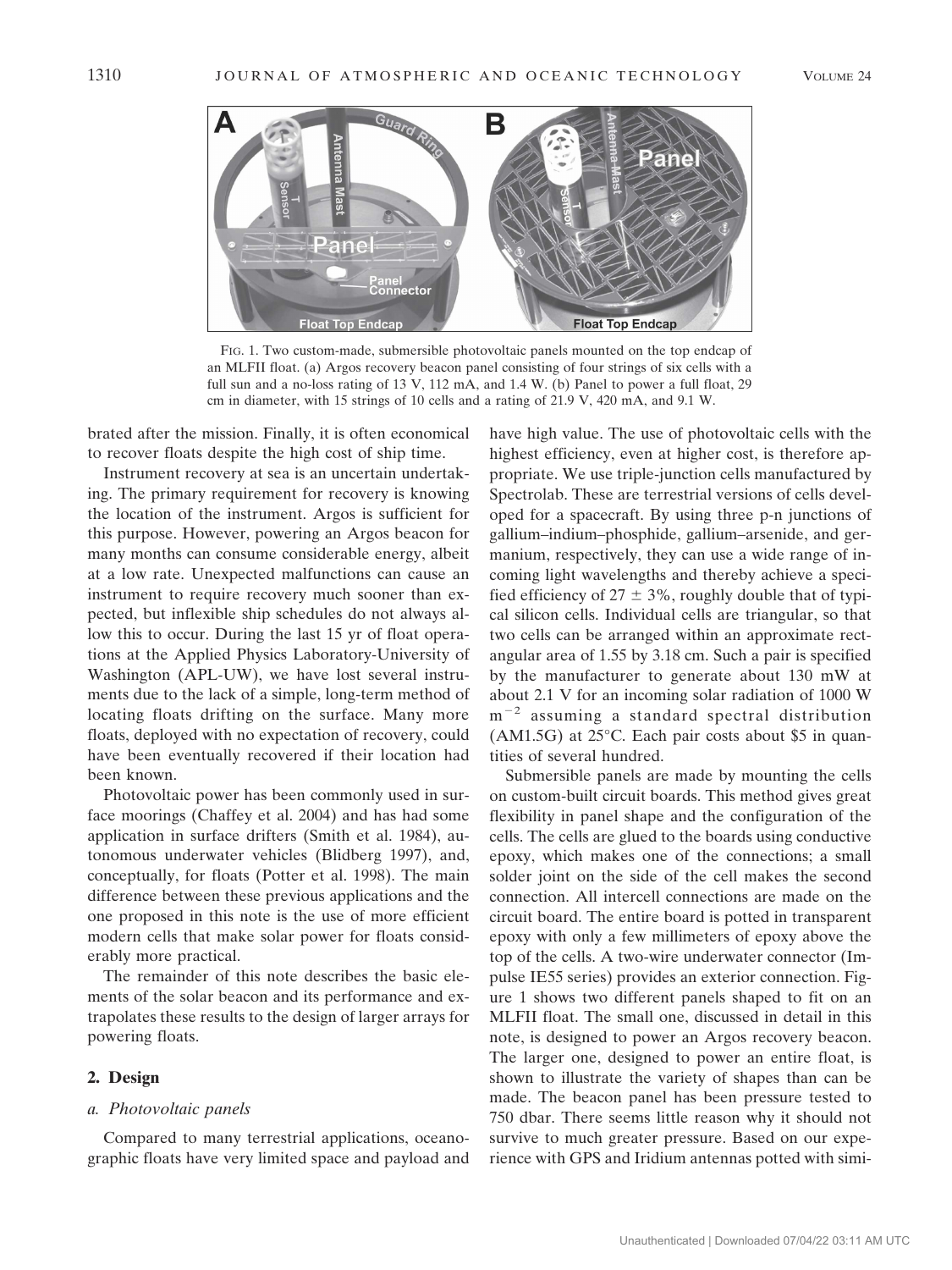

FIG. 2. Functional diagram of solar beacon electronics with voltage and current measurement locations labeled.

lar materials we expect the panels to survive repeated pressure cycling and to survive repeated immersion near the air–sea interface with little degradation. A test panel was operated continuously for about 6 months outside in air with only very minor visual degradation and no measurable decrease in photovoltaic output. This is consistent with other published studies of epoxycoated cells (Atmaram et al. 1996).

#### *b. Electronics and battery*

Figure 2 shows the functional design of the electronics. The Argos beacon Platform Transmitter Terminal (PTT) is powered either by the photovoltaic array or, if this is not supplying sufficient power, the battery. Power from the photovoltaic array is sent to the PTT with any excess going to charge the battery. These functions are handled by a BQ24703 charge controller built by Texas Instruments. This chip, designed for laptop computer battery applications, dynamically adjusts the battery charge current based on the available input current, battery voltage, and battery charge state.

With this system, the output voltage of photovoltaic cells decreases with decreasing illumination. Therefore, if the voltage drops below that needed to charge the battery or power the PTT, the power produced by the cells cannot be used. Accordingly, the solar panel must be designed to generate a much higher voltage at full sun than is needed so that it will still operate at low light levels. The beacon array (Fig. 1a) consists of four parallel strings of six cells in a series with an output of 1.4 W at about 13 V in full sun.

This design does not capture the full power of the photovoltaic panel. The cells operate as a constant current source up to a maximum voltage with the current proportional to the illumination. Maximum power is therefore obtained at a voltage  $V_{mp}$  just below the maximum voltage. For this array  $V_{mp} = 13.1$  V. The

panel was operated with  $V<sub>s</sub>$  near 10 V, leading to a power output  $V_sI_s$  less than the maximum possible,  $V_{\text{mp}}I_s$ .

The battery consists of two lithium-ion cells (each 3.7 V at 1.7 Ah) with a total capacity of about  $4.5 \times 10^4$  J. The Argos PTT (Seimac "Wildcat") transmits for 1 s every 2 min at a power of 1 W. With a nominal efficiency of 50%, the average power consumption is 17 mW. In reality the efficiency of this PTT varies widely leading to measured average power consumptions from 8 to 26 mW. This can be further reduced by shortening the transmit pulse, at the price of somewhat more difficulty in finding the float using a shipboard radio direction finder. Using 22 mW as the PTT load, the battery could power the PTT for 24 days with no solar power.

The charge controller requires energy to operate and thereby reduces the efficiency of the system. The battery voltage  $V_b$  and load voltage  $V_L$  are nearly identical, so that when the PTT is drawing energy solely from the battery the power delivered by the battery  $(V_h I_h)$  is very close to that used by the PTT  $(V<sub>L</sub>I<sub>L</sub>)$ . However, the battery and load voltages are about  $\Delta V = V_s - V_b$  $\approx$  2.1 V less than the output voltage of the photovoltaic panel. During battery charging, therefore, a fraction  $\Delta V/V_s \approx 0.21$  of the energy goes to powering the charge controller. Additional inefficiency results from the intermittent loading. The PTT operates only about 1% of the time, but draws about 200 mA from the battery during that time thereby reducing the battery voltage by  $I_bR_b$ , where  $R_b = 2.4 \Omega$ . Other losses, mostly due to resistive losses in the wires, are perhaps 1%.

### **3. Performance**

Figure 3 shows a 2-month test of a beacon system through an exceptionally dark Seattle winter. The panel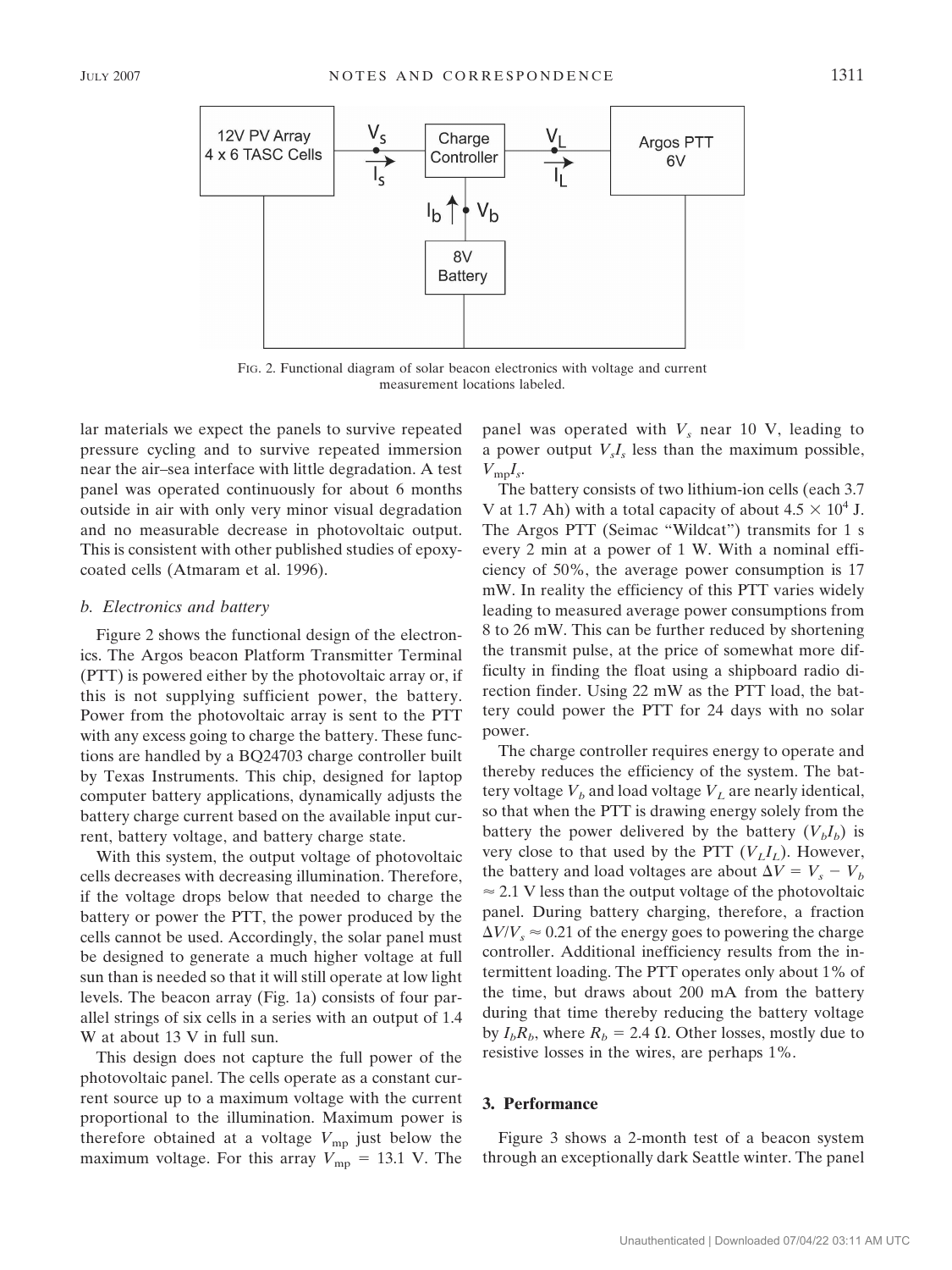

FIG. 3. Daily-averaged solar radiation (solid line) and beacon battery voltage (heavy dashed line) from 12 Dec 2005 to 12 Feb 2006.

was set on the roof of the Applied Physics Laboratory. Battery voltage was measured daily. Solar radiation was measured by an Eppley Precision Spectral Pyranometer (PSP) shortwave radiometer on the roof of the atmospheric sciences building approximately 1 km away. The radiometer, last calibrated in 1999, was found to read approximately 9% lower, compared to the readings on clear days in July and August from 1999 to 2006. Data shown here are corrected by this factor. Daily averaged shortwave radiation (heavy dashed line) decreased through the winter solstice and then increased into the new year. The battery was initially 50% charged with a voltage of 7.7 V. The battery slowly discharged through the darkest days of December and January, but then rapidly charged to full capacity in early February. The test was terminated at this point since it was clear that the increasing solar radiation would keep the battery fully charged for the rest of the year.

Figure 4 shows the performance of this system during a 2-day period with bright sun. Performance at other times is similar, but with a smaller dynamic range. Both the battery voltage  $V_b$  and the current out of the battery  $I<sub>b</sub>$  were measured. The battery charges, on average, with the nighttime discharge compensated by a larger daytime charge (Fig. 4b). The power *W* (watts) into the battery correlates well with solar radiation *I* (Fig. 4d) and is accurately predicted by the simple model:

$$
W = -L I < I_{\text{thr}},\tag{1}
$$
\n
$$
W = -L + b(I - I_{\text{thr}}) I > I_{\text{thr}},
$$

where  $L = 26$  mW is the PTT load, computed from the nighttime current and voltage. No power is supplied from the cells to the battery for  $I < I_{\text{thr}}$  because the panel output voltage drops below the battery voltage. This occurs at a threshold solar radiation level  $I_{\text{thr}} = 18$  $W$  m<sup>-2</sup>. At higher radiation levels the power supplied to the battery increases linearly with radiation with a slope of  $b = 9.2 \times 10^{-4} \text{ m}^{-2}$ . For  $I_{\text{thr}} < I < I_{\text{thr}} + L/b$  $I_0 = I_0 = 46$  W m<sup>-2</sup> the power supplied is less than that needed for the PTT, and some power is drawn, on average, from the battery. This situation was common during the darkest days of January. For  $I > I_0$  the power supplied exceeds the PTT requirement and the battery charges. The charging can be quite rapid, with a few bright days making up for many dark days.

The above statistical model can be understood from the properties of the circuit as described in section 2b. The efficiency of solar conversion (i.e., the ratio of power generated by the cells to the solar shortwave energy landing on the solar cells) is shown in Fig. 4c from the data (dots) and computed from the properties of the circuit (solid lines). In bright light, it reaches about 20%, well below the maximum cell efficiency of  $E_{cell} = 27 \pm 3\%$ . The total efficiency (i.e., the ratio of power supplied to the battery to that landing on the solar cells) is even less, reaching about 16% in bright light. These efficiencies are accurately modeled as  $E_{cell}V_s/V_{mp}$  and  $E_{cell}V_b/V_{mp}$ .

These data indicate that the power delivered by the cells is likely close to that specified by the manufacturer and the additional losses due to potting and mounting are a few percent at most. A more efficient match of the electrical system to the cell properties could undoubtedly increase the overall efficiency to well above 20%. A more efficient PTT and/or shorter transmit pulse could probably reduce *L* to 15 mW. Attention to the low-light behavior of the charging circuit could probably reduce  $I_{\text{thr}}$  to near zero.

The statistical model in (1) combined with the radiation data from Fig. 3 were used to derive a relationship between daily-averaged radiation and daily net power  $I_{\text{av}}$  into the batteries. For  $I_{\text{av}0}$  > 40 W m<sup>-2</sup> there is a net daily power gain. Note that  $I_{\text{av}0} < I_0$  because of the nonlinearity of (1) and the large daily variation in radiation. Using  $L = 15$  mW,  $I_{\text{thr}} = 0$  and 22% net efficiency the value of  $I_{\text{av}0}$  is reduced to 8 W m<sup>-2</sup>. With modest improvements in the electronics,  $I_{\text{av0}} = 20$  W  $m^{-2}$  appears easily achievable.

NASA's Surface Meteorology and Solar Energy project provides global data on solar radiation for energy system sizing (see online at http://eosweb.larc. nasa.gov/sse/). The December and January monthly average shortwave radiation falls below 42 W  $\text{m}^{-2}$  (1 kW) h day<sup>-1</sup>) at about 50°N in the North Pacific and about  $46^{\circ}$ N in the North Atlantic. It falls below 20 W m<sup>-2</sup> at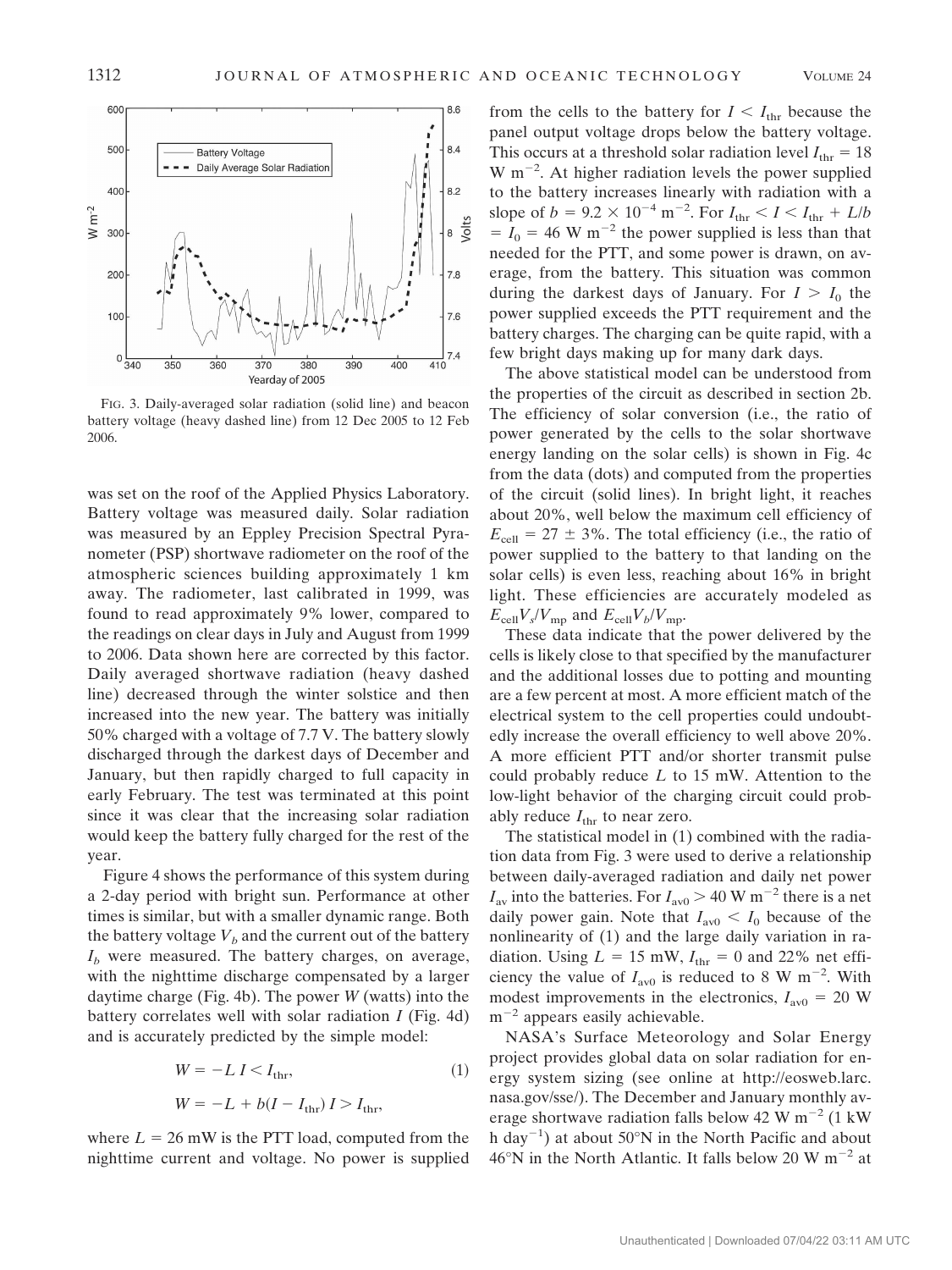

FIG. 4. Performance of beacon array on 6–8 Feb 2006: (a) solar shortwave radiation, (b) cumulative energy supplied to the battery from data (solid line) and electrical model (dashed line), (c) efficiency of solar panels as a function of solar radiation from data (dots) and electrical model (line), and (d) power supplied to the battery as a function of solar radiation from data (dots), the electrical model (dashed line), and the statistical model (solid line).

58° and 55°N, respectively. By February these latitudes have advanced poleward by about 5°–10°. In the Southern Hemisphere, the latitudinal limits are similar. The practical poleward limit for operating the solar beacon continuously in the winter is thus about 50° of latitude depending on the details of the system. Our tests, at 47°N, during which the panels produced slightly less energy than the PTT required during the darkest weeks, confirm this estimate.

These results are now extrapolated to the operation of Argos floats. The radiation data show solar radiation levels exceeding 700 W  $m^{-2}$  for a 3-h average around local noon in large areas of the equatorial and subtropical oceans. The 9.1-W panel shown in Fig. 1b operating at 22% net efficiency would generate 56 kJ in 3 h at 700  $W$  m<sup>-2</sup>, enough for 3.1 Argos float profiles each costing 18 kJ. Solar panels should be able to easily power floats completely in these regions. Assuming that a float is on the surface for a day, the daily average radiation needed to generate 18 kJ with this panel is 28 W  $m^{-2}$ assuming  $I_{\text{thr}} = 0$ . This is only slightly less than the performance of the beacon array, so the practical operating limits of a solar-powered Argos float are therefore similar to those found for the beacon array. The

daily-average radiation between 50°N and 50°S is about  $200 \text{ W m}^{-2}$ . The array can generate enough energy for about seven profiles per day at this light level. The excess energy, six profiles per day on the surface, could completely replenish the energy in the current Argos float batteries, 4 MJ, in 36 days.

Future profiling floats are likely to use faster and more energy-efficient communications systems, such as Iridium or Orbcomm. Since communications is the largest user of energy in current Argos floats, floats using the new communications technology will use significantly less energy, thereby reducing the array size and/ or surface time needed for solar power. Such floats will also be required to spend far less time on the surface for communications. However, operators may still choose to have floats spend extra time on the surface for solar charging. The two-way communications capability of the newer systems may also allow solar charging to be scheduled on days expected to have maximal solar radiation.

## **4. Conclusions**

New high-efficiency photovoltaic cells, integrated charge controllers, and high-density rechargable batter-